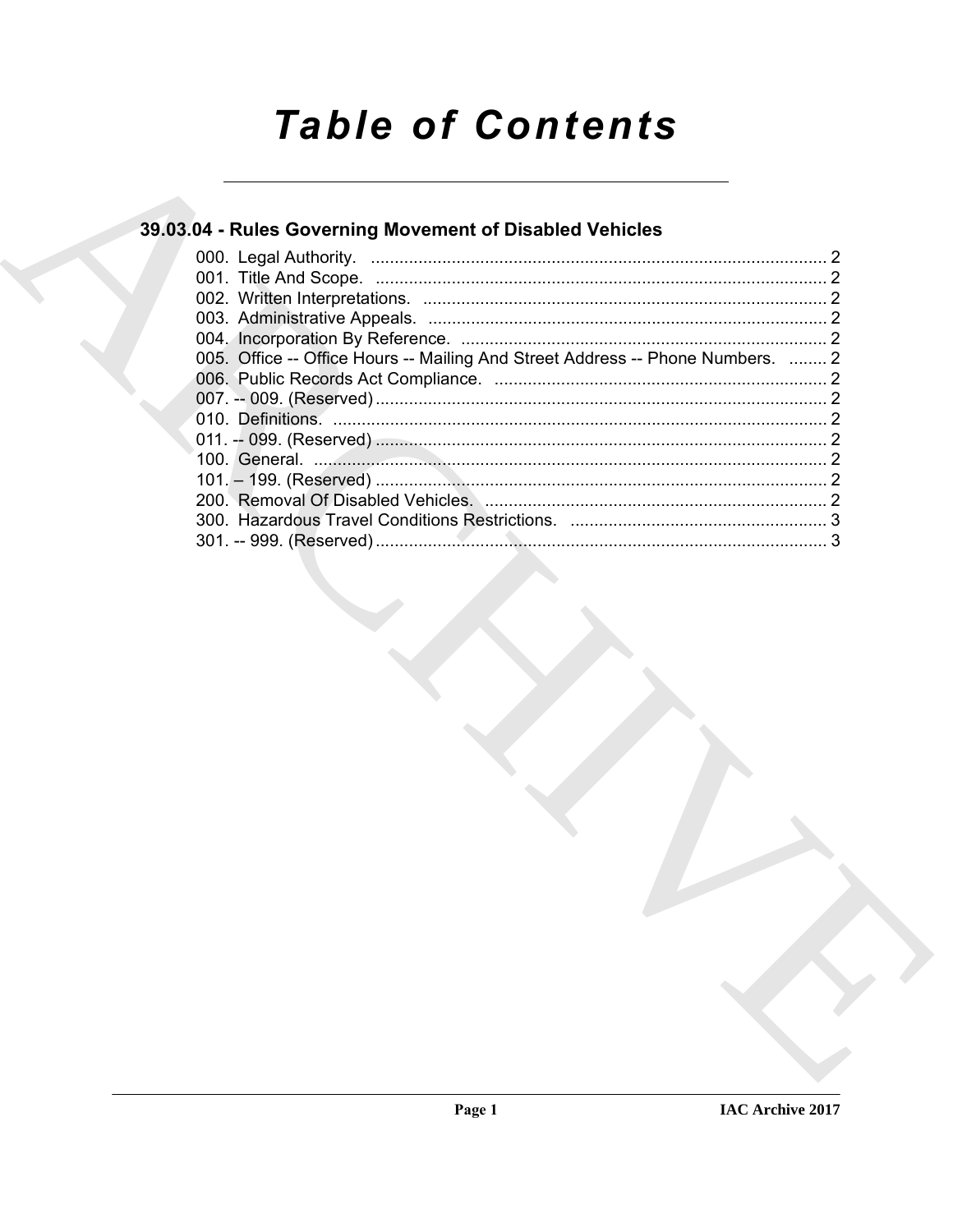#### **IDAPA 39 TITLE 03 CHAPTER 04**

#### **39.03.04 - RULES GOVERNING MOVEMENT OF DISABLED VEHICLES**

#### <span id="page-1-1"></span><span id="page-1-0"></span>**000. LEGAL AUTHORITY.**

#### <span id="page-1-3"></span><span id="page-1-2"></span>**001. TITLE AND SCOPE.**

| <b>CHAPTER 04</b> |                                |                                                                                                                                                                                                                                                                                                |            |  |
|-------------------|--------------------------------|------------------------------------------------------------------------------------------------------------------------------------------------------------------------------------------------------------------------------------------------------------------------------------------------|------------|--|
|                   |                                | 39.03.04 - RULES GOVERNING MOVEMENT OF DISABLED VEHICLES                                                                                                                                                                                                                                       |            |  |
|                   | 000.                           | LEGAL AUTHORITY.<br>This rule, governing the movement of disabled vehicles allowed by Sections 49-1001, 49-1002 or 49-1010, Idaho<br>Code, is adopted under the authority of Sections 40-312 and 49-1004, Idaho Code.                                                                          | $(4-4-13)$ |  |
|                   | 001.<br>01.                    | TITLE AND SCOPE.<br>Title. This rule shall be cited as IDAPA 39.03.04, "Rules Governing Movement of Disabled<br>Vehicles," IDAPA 39, Title 03, Chapter 04.                                                                                                                                     | $(4-4-13)$ |  |
|                   | 02.                            | Scope. This rule provides the requirements for the movement of disabled vehicles.                                                                                                                                                                                                              | $(4-4-13)$ |  |
|                   | 002.                           | <b>WRITTEN INTERPRETATIONS.</b><br>There are no written interpretations for this chapter.                                                                                                                                                                                                      | $(4-4-13)$ |  |
|                   | 003.                           | <b>ADMINISTRATIVE APPEALS.</b><br>Administrative appeals under this chapter shall be governed by the rules of administrative procedure of the attorney<br>general, IDAPA 04.11.01, "Idaho Rules of Administrative Procedure of the Attorney General."                                          | $(4-4-13)$ |  |
|                   | 004.                           | <b>INCORPORATION BY REFERENCE.</b><br>There are no documents incorporated by reference in this chapter.                                                                                                                                                                                        | $(4-4-13)$ |  |
|                   | 005.                           | <b>OFFICE -- OFFICE HOURS -- MAILING AND STREET ADDRESS -- PHONE NUMBERS.</b>                                                                                                                                                                                                                  |            |  |
|                   | 01.                            | Street and Mailing Address. The Idaho Transportation Department maintains a central office in<br>Boise at 3311 W State Street with a mailing address of PO Box 7129, Boise ID 83707-1129.                                                                                                      | $(4-4-13)$ |  |
|                   | 02.<br>holidays.               | <b>Office Hours</b> . Daily office hours are 7:30 a.m. to 5 p.m. except Saturday, Sunday and state                                                                                                                                                                                             | $(4-4-13)$ |  |
|                   | 03.                            | Telephone and Fax Numbers. The central office may be contacted during office hours by phone at<br>208-334-8420 or by fax at 334-8419.                                                                                                                                                          | $(4-4-13)$ |  |
|                   | 006.                           | PUBLIC RECORDS ACT COMPLIANCE.<br>All records associated with this chapter are subject to and in compliance with the Idaho Public Records Act, as set<br>forth in Title 74, Chapter 1, Idaho Code.                                                                                             | $(4-4-13)$ |  |
|                   | $007. - 009.$                  | (RESERVED)                                                                                                                                                                                                                                                                                     |            |  |
|                   | 010.                           | DEFINITIONS.<br>Refer to IDAPA 39.03.01, "Rules Governing Definitions," for definitions of the terms used in this rule.                                                                                                                                                                        | $(4-4-13)$ |  |
|                   | $011. - 099.$                  | (RESERVED)                                                                                                                                                                                                                                                                                     |            |  |
|                   | <b>GENERAL.</b><br><b>100.</b> | An overlegal permit, in writing, shall be required for any movement on any completed section of highway under the<br>jurisdiction of the Department by any vehicle or vehicles which exceed the allowable weights or sizes established in<br>Sections 49-1001, 49-1002 or 49-1010, Idaho Code. | $(4-4-13)$ |  |
|                   | $101. - 199.$                  | (RESERVED)                                                                                                                                                                                                                                                                                     |            |  |
|                   | 200.                           | REMOVAL OF DISABLED VEHICLES.<br>Annual Disabled Vehicle permits will be issued to heavy duty wrecker trucks or other vehicles used for the removal                                                                                                                                            |            |  |
|                   |                                |                                                                                                                                                                                                                                                                                                |            |  |

#### <span id="page-1-5"></span><span id="page-1-4"></span>**004. INCORPORATION BY REFERENCE.**

#### <span id="page-1-6"></span>**005. OFFICE -- OFFICE HOURS -- MAILING AND STREET ADDRESS -- PHONE NUMBERS.**

#### <span id="page-1-7"></span>**006. PUBLIC RECORDS ACT COMPLIANCE.**

#### <span id="page-1-8"></span>**007. -- 009. (RESERVED)**

#### <span id="page-1-14"></span><span id="page-1-9"></span>**010. DEFINITIONS.**

#### <span id="page-1-10"></span>**011. -- 099. (RESERVED)**

#### <span id="page-1-15"></span><span id="page-1-11"></span>**100. GENERAL.**

#### <span id="page-1-16"></span><span id="page-1-12"></span>**101. – 199. (RESERVED)**

#### <span id="page-1-13"></span>**200. REMOVAL OF DISABLED VEHICLES.**

#### **Section 000 Page 2**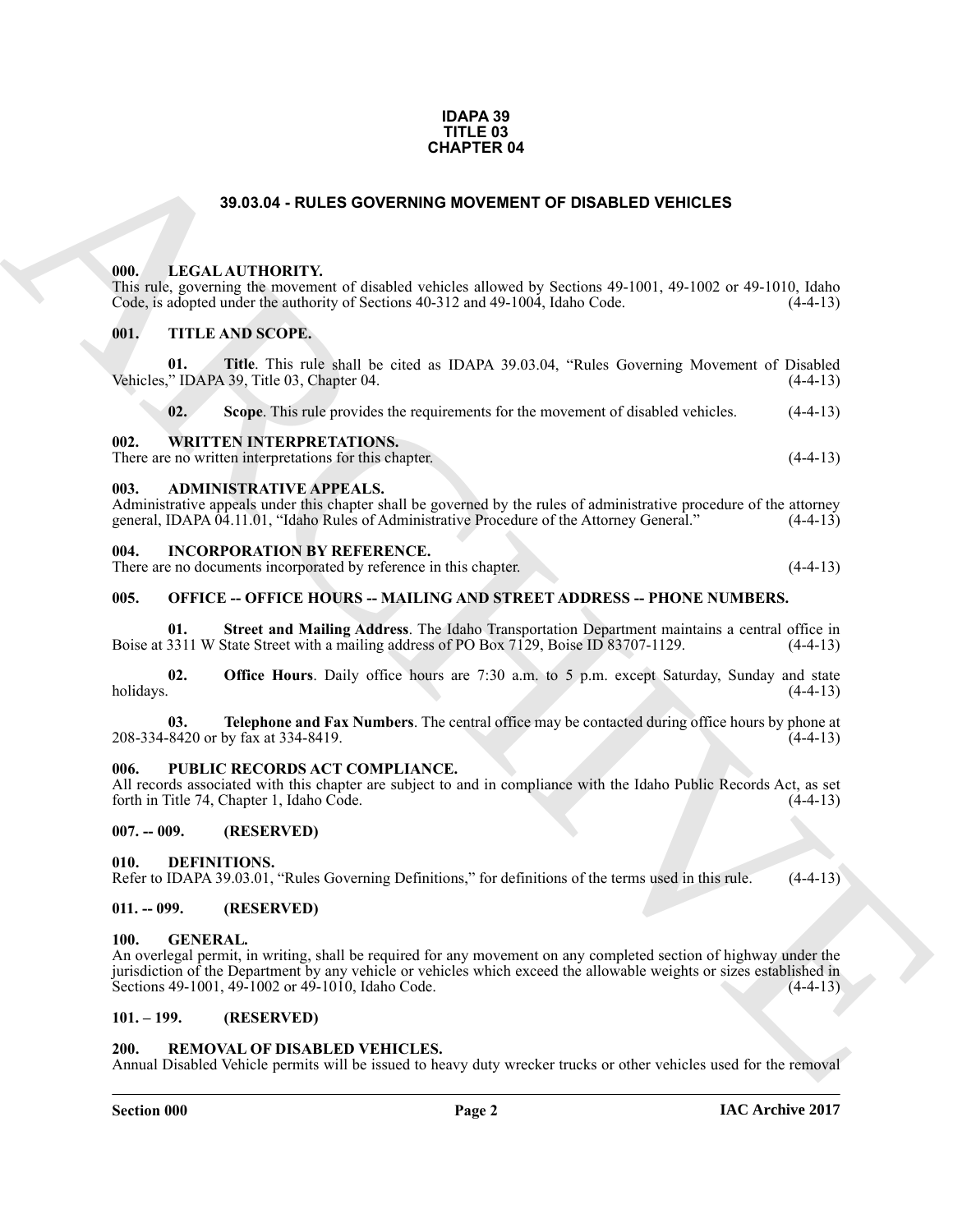and secondary movement of disabled trucks and/or trailers or combinations and their unladen return, subject to the following rules: (4-4-13) following rules:

<span id="page-2-6"></span><span id="page-2-5"></span>**01. Permitted Vehicle**. The permitted vehicle involved in the removal of disabled vehicles shall be the proper class of vehicle and shall have adequate gross vehicle weight and traction to control the combination of wrecker and attached vehicles, and shall provide brakes to the trailer axles and stop signal and clearance lights to such towed disabled vehicle or vehicle combinations. (4-4-13) towed disabled vehicle or vehicle combinations.

For Transportation Department Route and Katalog convenient and Distribution in the same of Distribution of the Color Control in the same of Distribution of the Color Color Color Color Color Color Color Color Color Color C **02. Loaded Weight**. Loaded weight of the permitted vehicle's drive axle(s) will be permitted up to the basic allowable unit weight as shown on the current Idaho Transportation Department Route Capacity Map for the corresponding colored route, unless the highway route is posted with a weight restriction. The current Route Capacity Map is maintained by the Overlegal Permit Office and is available to the public from the Overlegal Permit Office at the address listed in Section 005 of this rule, and Idaho Ports of Entry or on line at http://itd.idaho.gov/dmv/poe/ documents/route cap2.pdf. Length of the combination will be limited to the legal or permitted length of the disabled combination plus forty-five (45) feet. Width will be limited to ten (10) feet or to the permitted width of the permitted disabled over-width vehicle/load. All VLS axles must be fully deployed when exceeding legal axle weights.

 $(4-4-13)$ 

<span id="page-2-7"></span>**03. Time of Travel Restrictions**. Time of travel restrictions shall be waived during the first movement of the disabled vehicle or vehicle combinations when necessary to clear the travel way. Disabled vehicles that are overwidth and moving at night shall be required to operate in accordance with the lighting requirements as listed in IDAPA 39.03.12, "Rules Governing Safety Requirements of Overlegal Permits." A front pilot vehicle will be required when disabled vehicle exceeding ten  $(10)$  feet wide are moved at night.

<span id="page-2-4"></span>**04. First Movement**. First movement of disabled vehicles will be authorized from the point at which the vehicle or vehicle combination were disabled to a location (i.e. towing company, repair or company facility) where it can be safely secured. Secondary movements of disabled vehicles that have been separated shall be covered by the disabled vehicles permit as long as the weight/size limits as listed in Subsection 200.02 of this rule are not exceeded. (4-4-13)

**a.** First Movement of disabled vehicle or vehicle combination shall be defined as follows: point of original disablement to a location where it can safely secured (i.e. towing company, repair or company facility).

 $(4-4-13)$ 

**b.** Secondary Movement of disabled vehicles shall be defined as follows: a single vehicle or combination of disabled vehicles that have been separated into to single vehicles and are moving from other than the original point of disablement. (4-4-13)

<span id="page-2-3"></span>**05. Annual Disabled Vehicle Permit**. The permitted vehicle involved in the removal of a disabled vehicle shall be allowed (under annual disabled vehicle permit) to tow a functional replacement vehicle to the point of disablement, to replace the disabled vehicle. disablement, to replace the disabled vehicle.

#### <span id="page-2-2"></span><span id="page-2-0"></span>**300. HAZARDOUS TRAVEL CONDITIONS RESTRICTIONS.**

Extreme caution in the operation of permitted vehicle combinations shall be exercised when hazardous conditions exist. The movement of overlegal vehicles and/or loads by overlegal permit shall be prohibited and otherwise valid permits shall automatically become invalid enroute when travel conditions become hazardous due to ice, snow or frost; when visibility is restricted to less than five hundred (500) feet by fog, dust, smoke or smog or other atmospheric conditions. (4-4-13)

### <span id="page-2-1"></span>**301. -- 999. (RESERVED)**